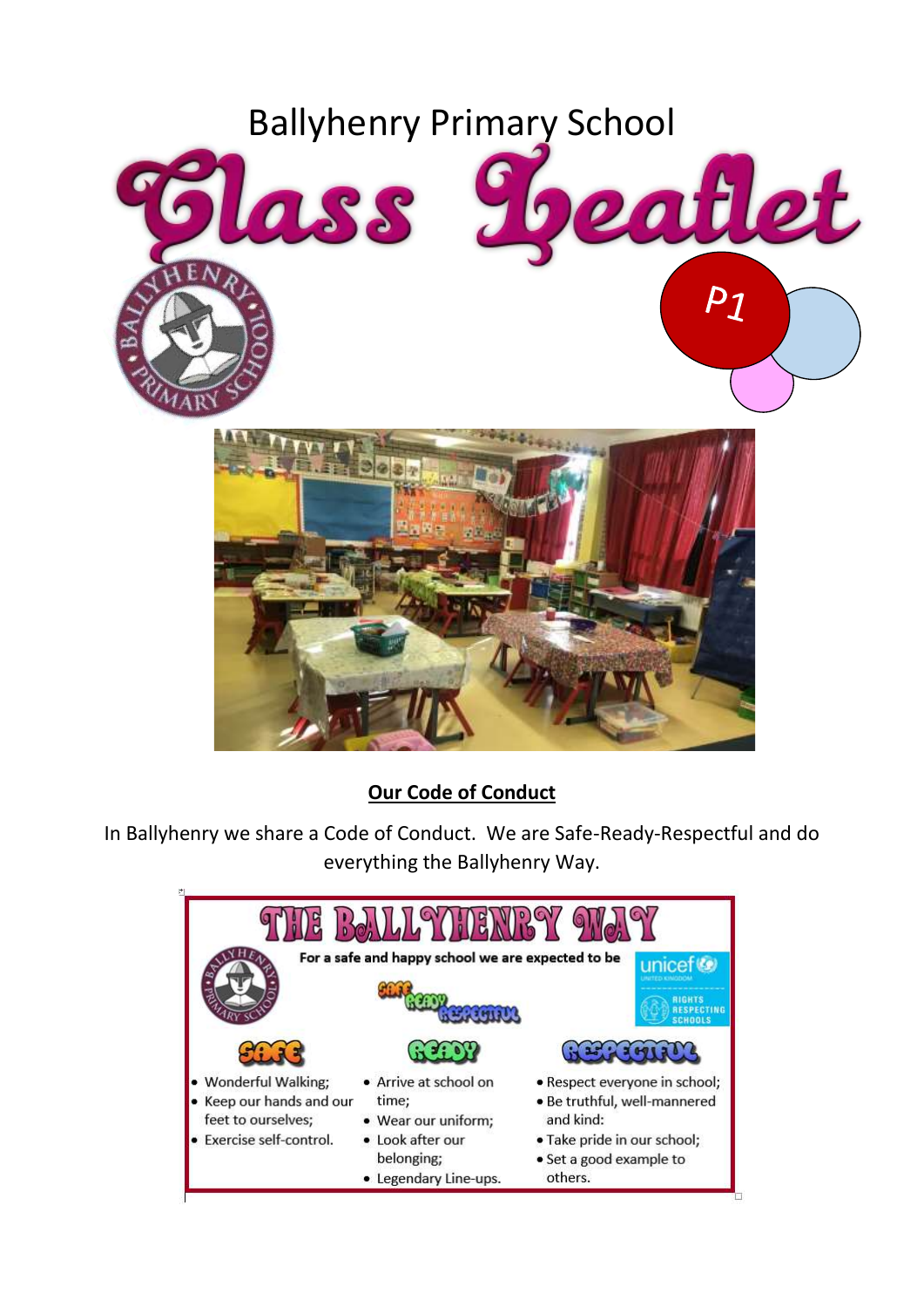### **Who is in our Classroom?**





Other people who can help us in school:



Senior Teacher Deputy Designated Teacher for Child Protection



Mr Adair Senior Teacher Deputy Designated Teacher for Child Protection



Mrs Reid School Secretary



Mrs Boucher Special Needs Coordinator



Mr Brannagh **School** Caretaker and Patrol

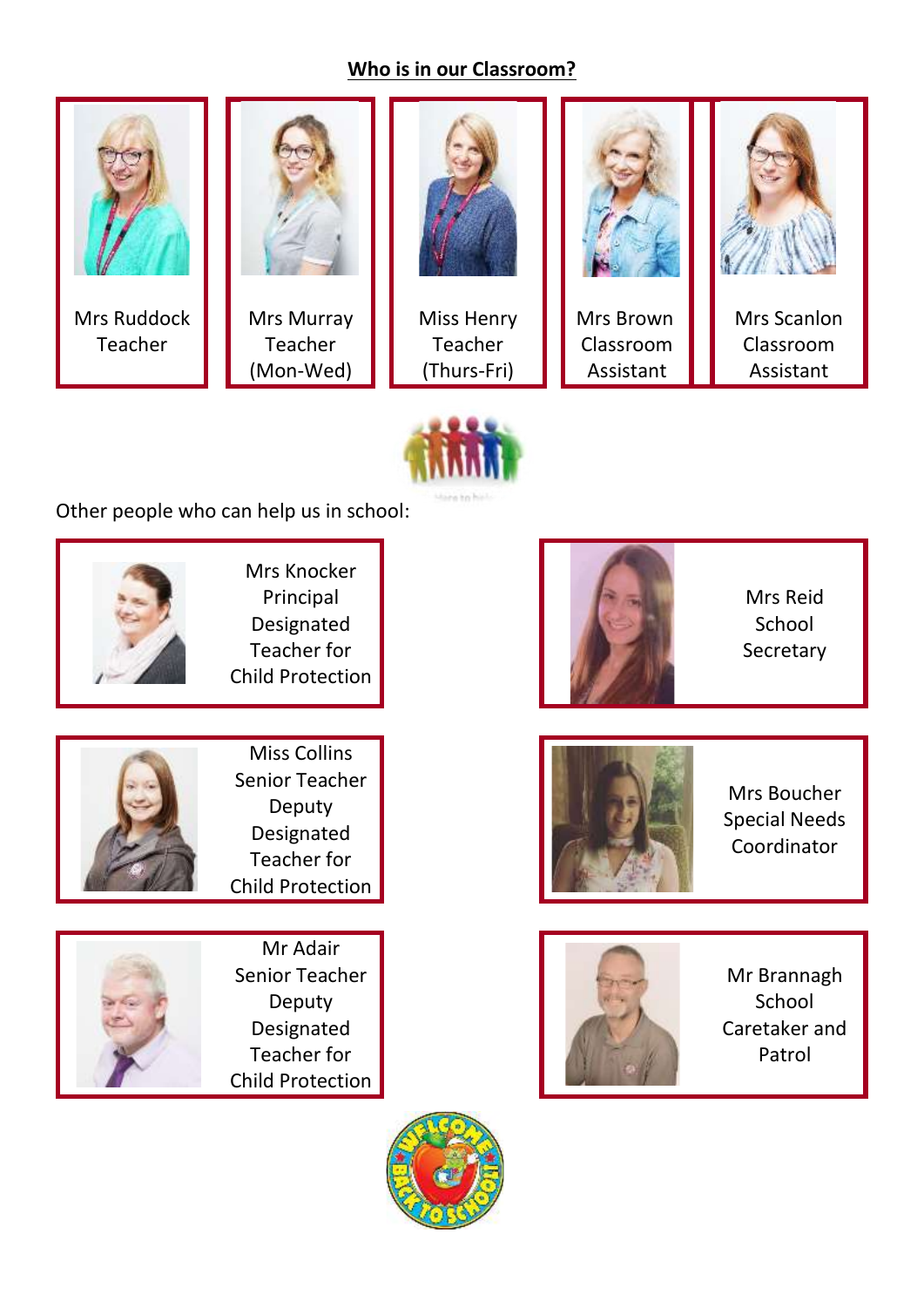### **Our Timetable**

|                            | Timetable<br>Teacher's Name: Mrs Ruddock<br>Class: P1 |                            |                                   |                                   |                                  |
|----------------------------|-------------------------------------------------------|----------------------------|-----------------------------------|-----------------------------------|----------------------------------|
|                            | Monday                                                | Tuesday                    | Wednesday                         | Thursday                          | Friday                           |
| $9.00 a.m. - 9.10 a.m.$    | Morning Routine                                       | Morning Routine            | Morning Routine                   | Morning Routine                   | Morning Routine                  |
| $9.10$ a.m. $-10.00$ a.m.  | Play /Library                                         | <b>Outdoor Play</b>        | <b>Play</b>                       | PE/ Music                         | <b>Play</b>                      |
| 10.00.a.m. - 10.15 a.m.    | Eat snack/                                            | Eat snack/                 | Eat snack/                        | Eat snack/toilet                  | Eat snack/toilet                 |
|                            | toilet                                                | toilet                     | toilet                            |                                   |                                  |
| $10.15$ a.m. $-10.30$ a.m. | <b>BREAK</b>                                          |                            |                                   |                                   |                                  |
| 10.40 a.m. - 11.20 a.m.    | Literacy                                              | Literacy                   | Literacy                          | Literacy                          | <b>WAU</b>                       |
| $11.20$ a.m. $-11.40$ a.m. | Phonics/<br>Guided<br>reading                         | Phonics/ Guided<br>reading | <b>Phonics/ Guided</b><br>reading | <b>Phonics/ Guided</b><br>reading | Mental Maths/<br><b>Numeracy</b> |
| 11.40a.m. - 12.00 p.m.     | <b>Eat lunch</b><br>toilet                            | Eat lunch/<br>toilet       | Eat lunch/<br>toilet              | Eat lunch/toilet                  | Eat lunch/ toilet                |
| 12:00 p.m. - 12.30 p.m.    | <b>LUNCH</b>                                          |                            |                                   |                                   |                                  |
| 12.30 p.m. - 1.15 p.m.     | <b>Mental Maths</b>                                   | <b>Mental Maths</b>        | <b>Mental Maths</b>               | Mental Maths/                     | <b>PDMU</b>                      |
| 1.15 p.m. - 2.00 p.m.      | <b>Numeracy</b>                                       | <b>Numeracy</b>            | <b>Numeracy</b>                   | <b>Numeracy</b>                   | PDMU/Assembly                    |



their hon

## Daily Routines (From 1<sup>st</sup> October)

- I can arrive at school between 8:45 and 9:00 but I must be here by 9:00 to be marked in on time.
- We wash our hands frequently during the day.
- My school day ends at 2:00 p.m.
- PE is on Thursdays, please wear trainers that day and make sure any long hair is tied back.

#### Homework Arrangements

• Homework will be sent home on Mondays and returned to school on Fridays.

#### **What else do I need to Know?**

I should leave in school

- Wellie Boots
- Box of Tissues
- Pritt Stick
- Tub of Playdough

Every day I need to bring…

- Bottle of water (with sports top)
- My break and lunch (if you are having packed lunch). Remember everything I bring to school must be nut/peanut free.